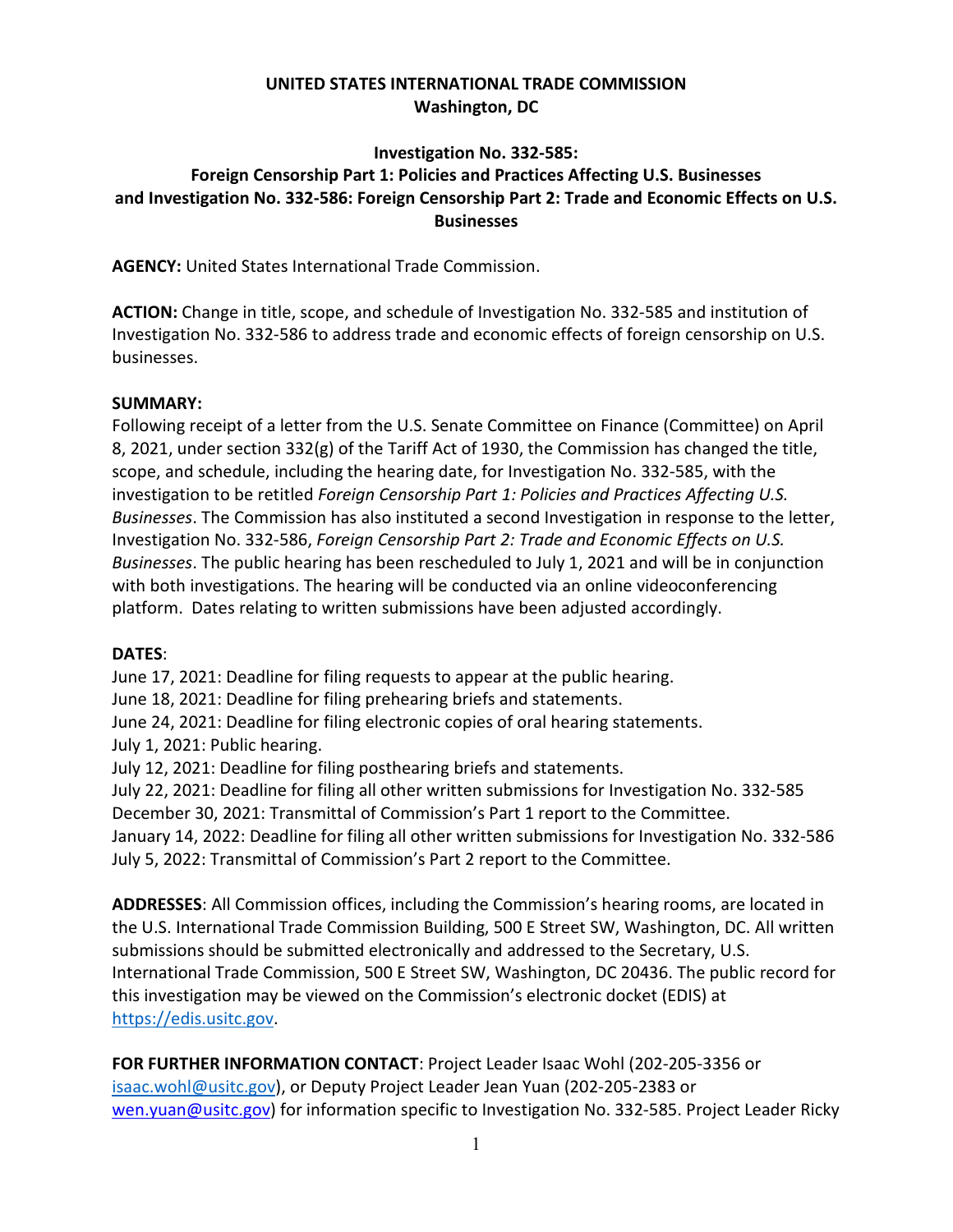Ubee (202-205-3493 or [ravinder.ubee@usitc.gov\)](mailto:ravinder.ubee@usitc.gov), Deputy Project Leader Shova KC (202-205 2234 or [shova.kc@usitc.gov\)](mailto:shova.kc@usitc.gov), or Deputy Project Leader George Serletis (202-205-3315 or [george.serletis@usitc.gov\)](mailto:george.serletis@usitc.gov) for information specific to Investigation No. 332-586. For information on the legal aspects of these investigations, contact William Gearhart of the Commission's Office of the General Counsel (202-205-3091 o[r william.gearhart@usitc.gov\)](mailto:william.gearhart@usitc.gov). The media should contact Margaret O'Laughlin, Office of External Relations (202-205-1819 or [margaret.olaughlin@usitc.gov\)](mailto:margaret.olaughlin@usitc.gov). Hearing-impaired individuals may obtain information on this matter by contacting the Commission's TDD terminal at 202-205-1810. General information concerning the Commission may also be obtained by accessing its website [\(https://www.usitc.gov\)](https://www.usitc.gov/).

**BACKGROUND**: The Committee's new letter received on April 8, 2021 modified its earlier letter of January 4, 2021 in three principal ways: (1) it calls for two reports instead of one, with the first report to focus on policies and practices affecting U.S. businesses, and a second to focus on trade and economic effects on U.S. businesses, based in part on a Commission survey; (2) it defines the scope of the investigations by indicating which elements of the original request letter should be addressed in the first and second reports, respectively; and (3) it provides a new delivery date for the first report (December 30, 2021) and sets a later delivery date for the second report (July 5, 2022). As in the January 4, 2021, letter, the Committee requested the investigations and reports pursuant to section 332(g) of the Tariff Act of 1930 (19 U.S.C. § 1332(g)). The Commission published the initial notice of Investigation No. 332-585 in the Federal Register of January 29, 2021 (86 FR 7559).

As in the original letter, the Committee defined censorship as "the prohibition or suppression of speech or other forms of communication," and stated that foreign governments use many tools to carry out censorship, including technological measures that restrict digital trade. The Committee said that these tools, and the policies that enable them, allow authorities in foreign markets to limit speech by controlling the flow of information and services.

In response to the Committee's letter received on April 8, 2021, the Commission has changed the title of the report in Investigation No. 332-585, to *Foreign Censorship Part 1: Policies and Practices Affecting U.S. Businesses,* and it has changed the delivery date for this first report to December 30, 2021. The first report will contain detailed information on the following:

- 1. Identification and descriptions of various foreign censorship practices, in particular any examples that U.S. businesses consider to impede trade or investment in key foreign markets. The description should include to the extent practicable:
	- a. the evolution of censorship policies and practices over the past 5 years in key foreign markets;
	- b. any elements that entail extraterritorial censorship; and
	- c. the roles of governmental and non-governmental actors in implementation and enforcement of the practices.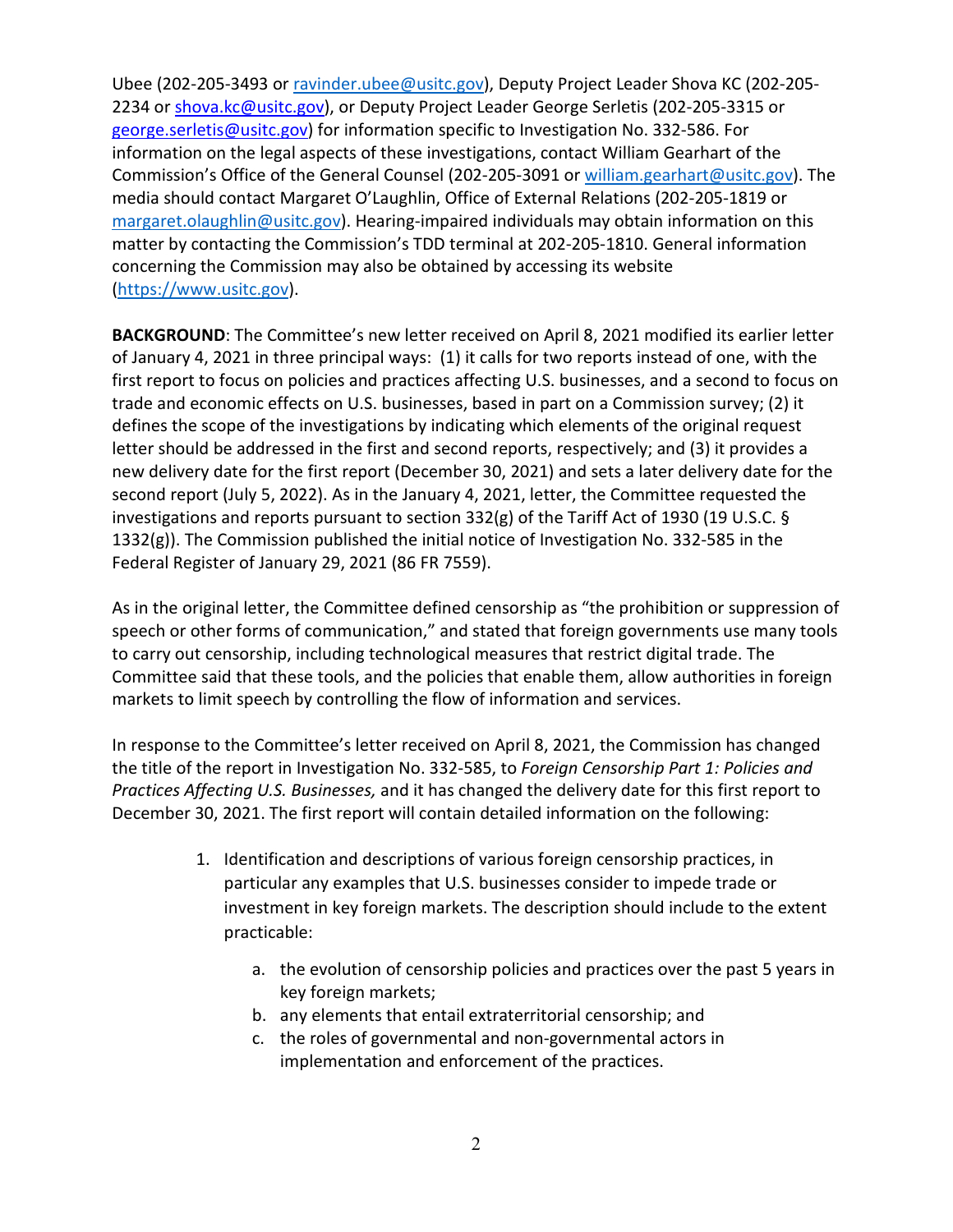In response to the request for the second report, the Commission has instituted Investigation No. 332-586, *Foreign Censorship Part 2: Trade and Economic Effects on U.S. Businesses*. The Commission will deliver the second report by July 5, 2022. The second report will provide:

- 2. To the extent practicable, including through the use of survey data, an analysis of the trade and economic effects of such policies and practices on affected businesses in the United States and their global operations. The analysis should include to the extent practicable, quantitative and qualitative impacts of the identified policies, including by reference, where identifiable, to:
	- a. impact on employment;
	- b. direct costs (e.g., compliance and entry costs);
	- c. foregone revenue and sales;
	- d. self-censorship; and
	- e. other effects the Commission considers relevant for the Committee to know.

In view of the fact the Committee intends to make these reports available to the public in their entirety, the Commission will not include any confidential business information in its reports.

**PUBLIC HEARING**: A public hearing in connection with both investigations will be held via an online videoconferencing platform, beginning at 9:30 am on July 1, 2021. This hearing replaces the previously announced hearing in connection with Investigation No. 332-585, scheduled for September 14, 2021. Information about how to participate in or view the hearing will be posted on the Commission's website at [\(https://usitc.gov/research\\_and\\_analysis/what\\_we\\_are\\_](https://usitc.gov/%E2%80%8Bresearch_%E2%80%8Band_%E2%80%8Banalysis/%E2%80%8Bwhat_%E2%80%8Bwe_%E2%80%8Bare_%E2%80%8Bworking_%E2%80%8Bon.htm) working on.htm). Once on that web page, scroll down to either entry for Investigation No. 332-585, *Foreign Censorship Part 1: Policies and Practices Affecting U.S. Businesses* or Investigation No. 332-586, *Foreign Censorship Part 2: Trade and Economic Effects on U.S. Businesses* and click on the link to "Hearing Instructions." Interested parties should check the Commission's website periodically for updates.

Requests to appear at the public hearing should be filed electronically with the Secretary no later than 5:15 pm, June 17, 2021, in accordance with the requirements in the "Written Submissions" section below. All prehearing briefs and statements should be filed electronically not later than 5:15 pm, June 18, 2021. To facilitate the hearing, including the preparation of an accurate written transcript of the hearing, oral testimony to be presented at the hearing must be submitted to the Commission electronically no later than noon, June 24, 2021. All posthearing briefs and statements should be filed electronically not later than 5:15 pm, July 12, 2021. Posthearing briefs and statements should address matters raised at the hearing. For a description of the different types of written briefs and statements, see the "Definitions" section below.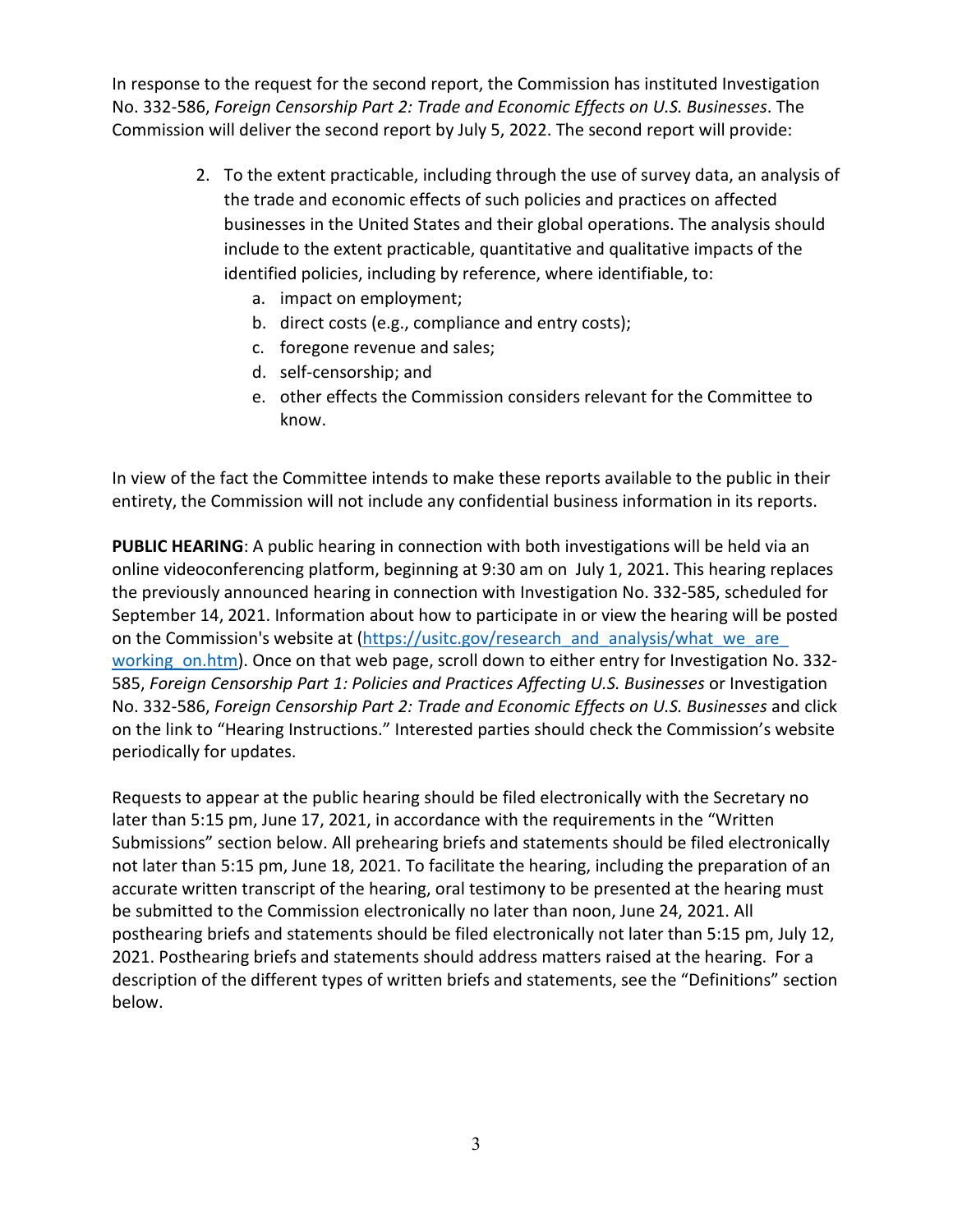In the event that, as of the close of business on June 17, 2021, no witnesses are scheduled to appear at the hearing, the hearing will be canceled. Any person interested in attending the hearing as an observer or nonparticipant should contact the Office of the Secretary at 202-205- 2000 after June 17, 2021, for information concerning whether the hearing will be held.

**WRITTEN SUBMISSIONS**: In lieu of or in addition to participating in the hearing, interested parties are invited to file, electronically, written submissions concerning these investigations. All written submissions should be addressed to the Secretary. Written submissions specific to Investigation No. 332-585, *Foreign Censorship Part 1: Policies and Practices Affecting U.S. Businesses,* should be received not later than 5:15 pm, July 22, 2021. Written submissions specific to Investigation No. 332-586, *Foreign Censorship Part 2: Trade and Economic Effects on U.S. Businesses,* should be received not later than 5:15 pm, January 14, 2022. All written submissions must conform to the provisions of section 201.8 of the Commission's *Rules of Practice and Procedure* (19 CFR 201.8), as temporarily amended by [85 FR 15798](https://www.govinfo.gov/content/pkg/FR-2020-03-19/pdf/2020-05767.pdf) (March 19, 2020). Under that rule waiver, the Office of the Secretary will accept only electronic filings at this time. Filings must be made through the Commission's Electronic Document Information System (EDIS, [https://edis.usitc.gov\)](https://edis.usitc.gov/). No in-person paper-based filings or paper copies of any electronic filings will be accepted until further notice. Persons with questions regarding electronic filing should contact the Office of the Secretary, Docket Services Division (202-205- 1802), or consult the Commission's Handbook on Filing Procedures.

**DEFINITIONS OF TYPES OF DOCUMENTS THAT MAY BE FILED; REQUIREMENTS:** In addition to requests to appear at the hearing, this notice provides for the possible filing of four types of documents: prehearing briefs, oral hearing statements, posthearing briefs, and other written submissions.

(1) *Prehearing briefs* refers to written materials relevant to the investigation and submitted in advance of the hearing, and includes written views on matters that are the subject of the investigation, supporting materials, and any other written materials that you consider will help the Commission in understanding your views. You should file a prehearing brief particularly if you plan to testify at the hearing on behalf of an industry group, company, or other organization, and wish to provide detailed views or information that will support or supplement your testimony.

(2) *Oral hearing statements (testimony)* refers to the actual oral statement that you intend to present at the public hearing. Do not include any confidential business information in that statement. If you plan to testify, you must file a copy of your oral statement by the date specified in this notice. This statement will allow Commissioners to understand your position in advance of the hearing and will also assist the court reporter in preparing an accurate transcript of the hearing (e.g., names spelled correctly).

(3) *Posthearing briefs* refers to submissions filed after the hearing by persons who appeared at the hearing. Such briefs: (a) should be limited to matters that arose during the hearing, (b) should respond to any Commissioner and staff questions addressed to you at the hearing, (c)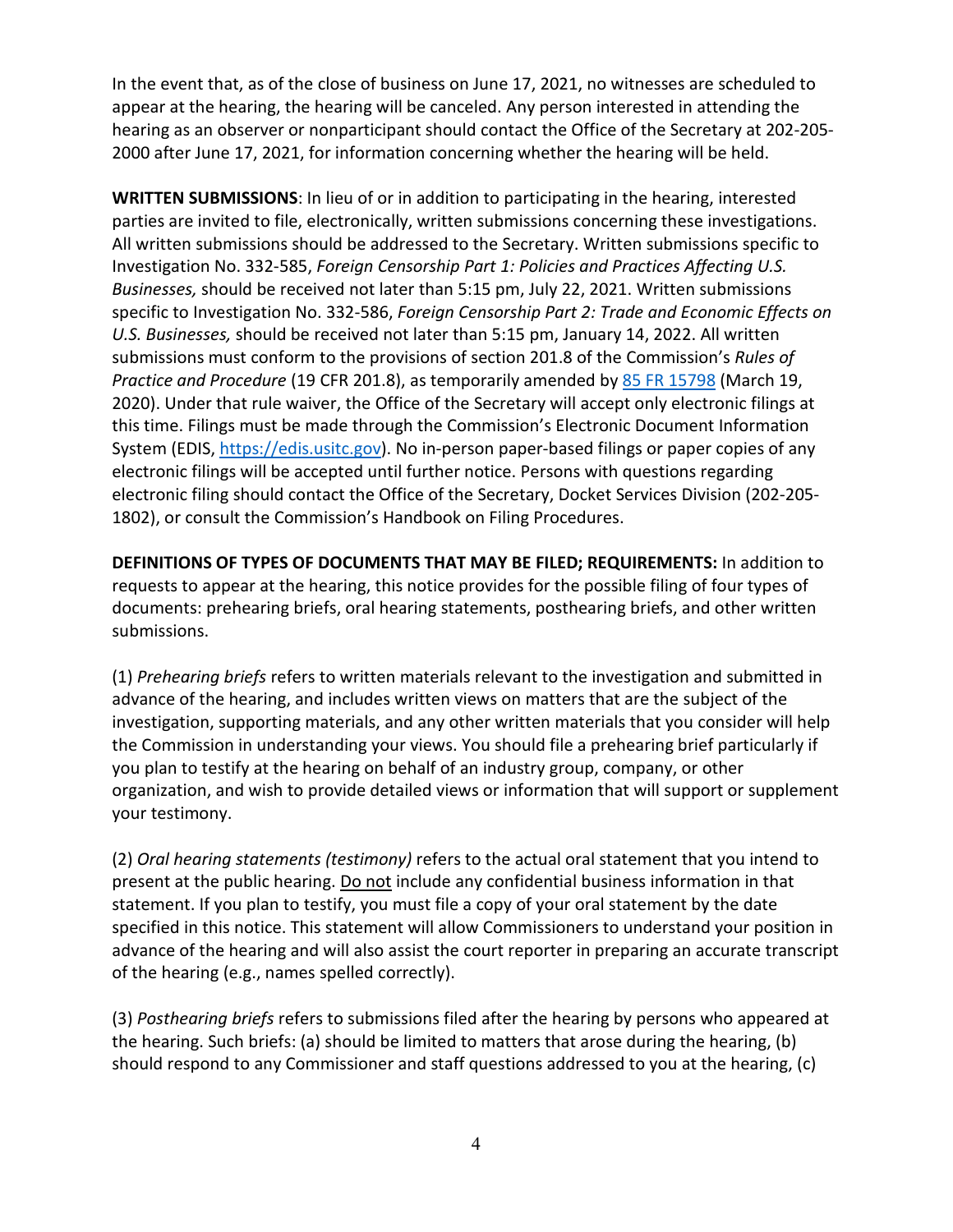should clarify, amplify, or correct any statements you made at the hearing, and (d) may, at your option, address or rebut statements made by other participants in the hearing. (4) *Other written submissions* refers to any other written submissions that interested persons wish to make, regardless of whether they appeared at the hearing, and may include new information or updates of information previously provided.

There is no standard format that briefs or other written submissions must follow. However, each such document must identify on its cover (1) the investigation number and title and the type of document filed (i.e., prehearing brief, oral statement of (name), posthearing brief, or written submission), (2) the name of the person or organization filing it, and (3) whether it contains confidential business information (CBI). If it contains CBI, it must comply with the marking and other requirements set out below in this notice relating to CBI. Submitters of written documents (other than oral hearing statements) are encouraged to include a short summary of their position or interest at the beginning of the document, and a table of contents when the document addresses multiple issues.

**CONFIDENTIAL BUSINESS INFORMATION**: Any submissions that contain confidential business information must also conform to the requirements of section 201.6 of the Commission's Rules of Practice and Procedure (19 CFR 201.6). Section 201.6 of the rules requires that the cover of the document and the individual pages be clearly marked as to whether they are the "confidential" or "non-confidential" version, and that the confidential business information is clearly identified by means of brackets. All written submissions, except for confidential business information, will be made available for inspection by interested parties.

As requested by the Committee on Finance, the Commission will not include any confidential business information in its report. However, all information, including confidential business information, submitted in this investigation may be disclosed to and used: (i) by the Commission, its employees and Offices, and contract personnel (a) for developing or maintaining the records of this or a related proceeding, or (b) in internal investigations, audits, reviews, and evaluations relating to the programs, personnel, and operations of the Commission including under 5 U.S.C. Appendix 3; or (ii) by U.S. government employees and contract personnel for cybersecurity purposes. The Commission will not otherwise disclose any confidential business information in a way that would reveal the operations of the firm supplying the information.

**SUMMARIES OF WRITTEN SUBMISSIONS**: Persons wishing to have a summary of their position included in the first report should include a summary with their written submission on or before July 22, 2021 and should mark the summary as having been provided for that purpose. The summary should be clearly marked as "summary for inclusion in the part 1 report" at the top of the page. Persons wishing to have a summary of their position included in the second report should include a summary with their written submission on or before January 15, 2022 and should mark the summary as having been provided for that purpose. The summary should be clearly marked as "summary for inclusion in the part 2 report" at the top of the page. The summary may not exceed 500 words, should be in MS Word format or a format that can be easily converted to MS Word, and should not include any confidential business information.